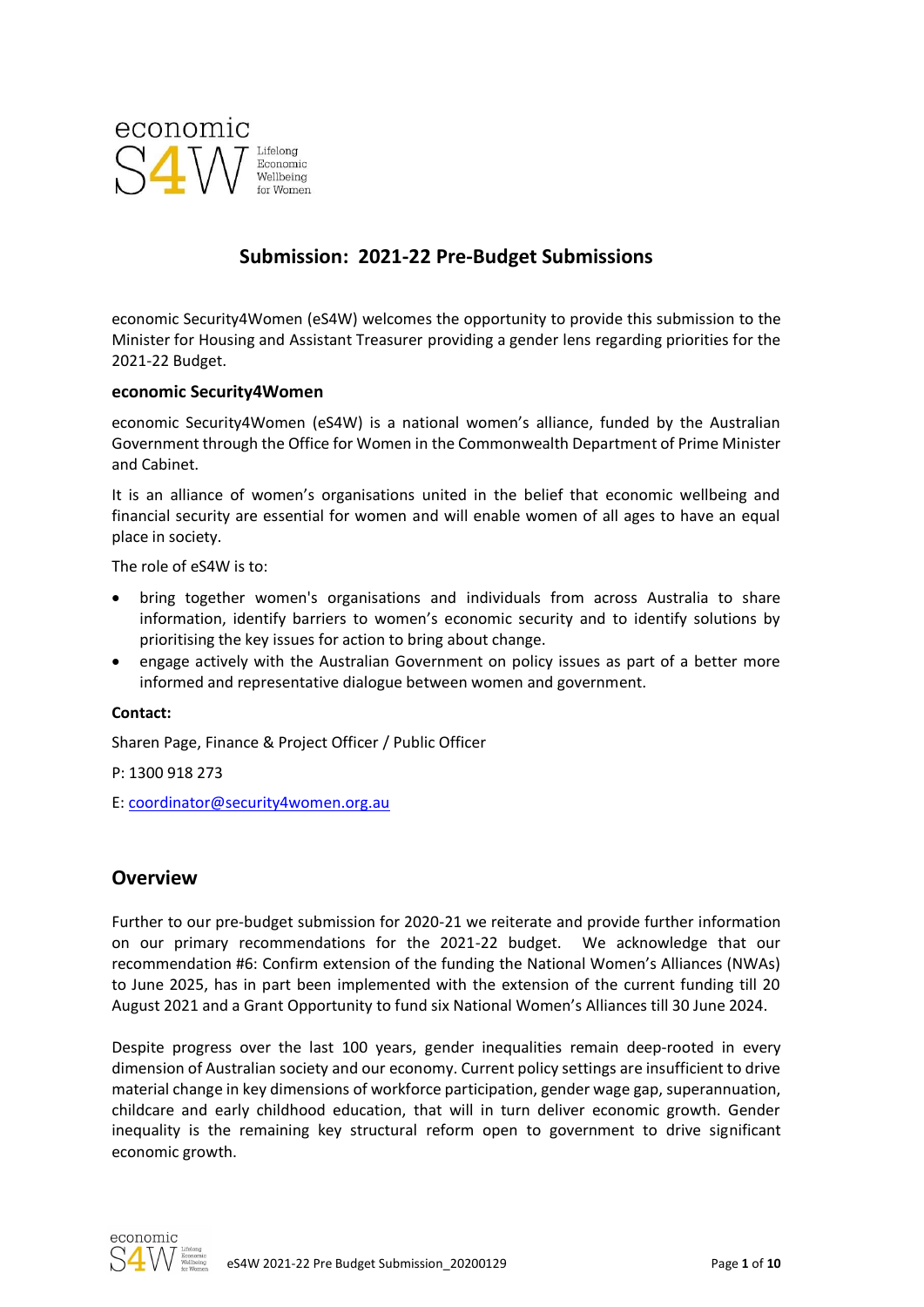eS4W primary recommendations are:

**1. Apply a gender lens to all budgets and policies:** Federal Government reinstatement of gender responsive budgeting into the annual gender budget statements and integration of gender impact assessments into budgetary decision-making processes.

### **2. Boost women's economic security by narrowing the gender pay and superannuation gaps. Actions to include:**

- **EXECT** Legislate above average wage increases for sectors and professions with a high proportion of female workers
- **■** Amend the equal pay legislation by ensuring women in historically underpaid femaledominated industries receive the same remuneration as men in different but equalvalue work
- Maintain the legislated timeframe for increase in the SDG levy and increase the government's superannuation contribution to at least 12 per cent.
- Remove the \$450 monthly threshold for superannuation.
- **■** Introduce legislation that ensures all employers continue to provide the superannuation guarantee to staff while on parental leave

#### **3. Increase workforce participation by:**

- driving economic growth by providing affordable and accessible childcare and early childhood education
- **E** implementing a Gender Equality Procurement Policy with legislation that at a minimum one women-led business is included in every procurement/request for quote/s.
- **EXECT** Strengthen the support, funding and reporting role of the Workplace Gender Equality Agency (WGEA) **i**ncluding with the engagement on and uptake of formal flexible working arrangements by gender.

### **4. Recognition of unpaid care work:**

This could occur through the Federal Government provision of a government funded "carer credit" for qualified carer benefit recipients. Credits are allocated in the form of superannuation payments, pension top-ups and other government services as a payment for the savings to the budget these carers implicitly accrue from their unpaid care for dependent family members.

#### **5. Affordable and secure housing and reduced homelessness:**

This could occur through the Federal Government provision of increased building of appropriate social housing stock across Australia and increased availability to homeless women.

**economic Security4Women will be requesting a meeting with the Minister for Women to provide grass roots findings on the impact current policies have on women's lifelong economic wellbeing and in turn the economy of Australia.**

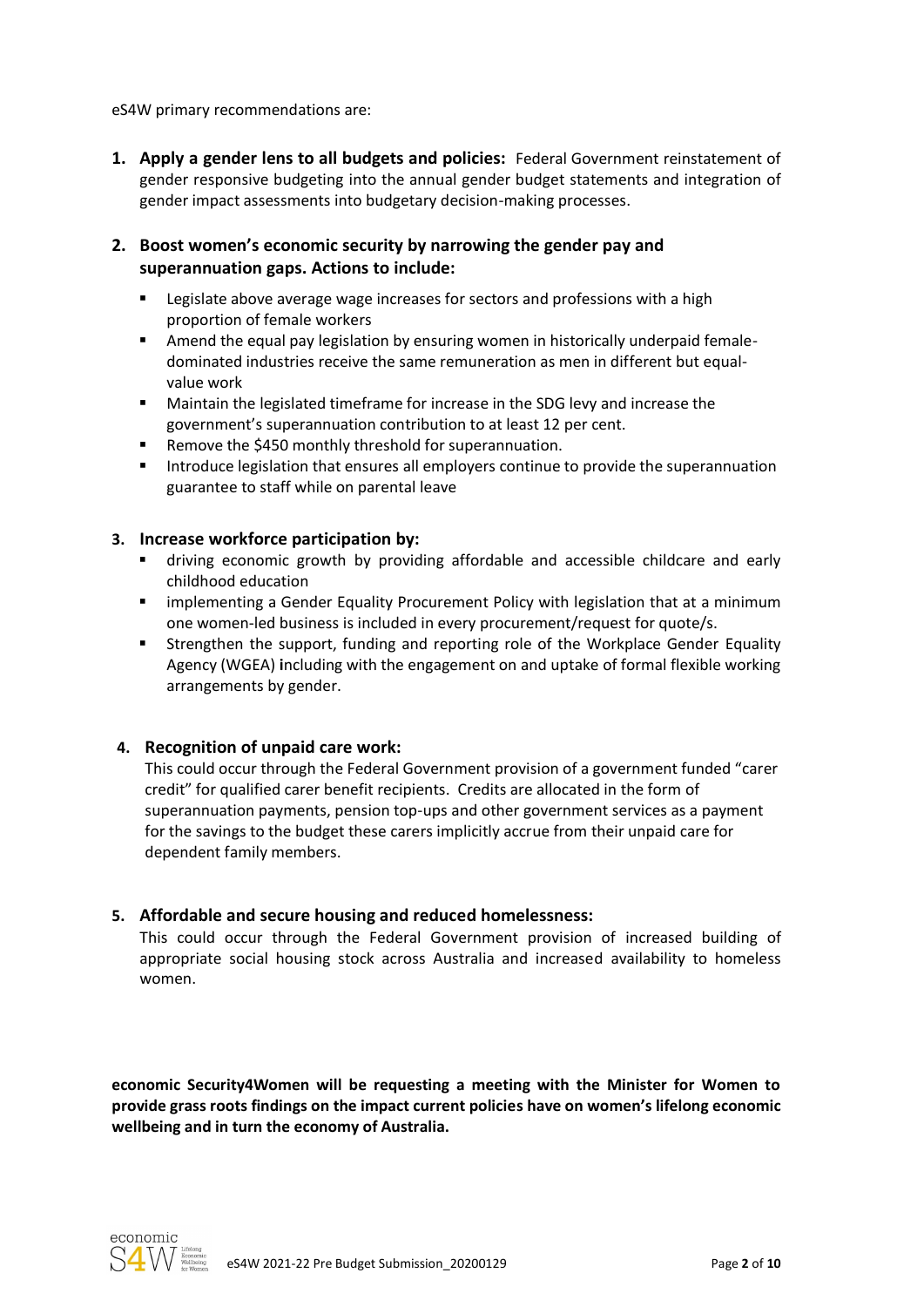# **Background**

The current Federal Government policy approachesto childcare, superannuation, education, jobs and financial literacy is not keeping up with changes in social attitudes, structural changes in the economy and demographic changes.<sup>i</sup> Since the initial economic Security4Women (eS4W) White Paper [Defining the concept of economic security for all women,](https://www.security4women.org.au/boosting-womens-economic-security/economic-security-defined-for-all-women/) (2018 White Paper) was finalised and published in June 2018, progress in Australia has been patchy when it comes to outcomes and policy responses designed with the specific purpose of boosting women's economic security.<sup>ii</sup>

Policy progress aimed at enhancing the economic security for women living in Australia has been hampered and complicated by what was a period of subdued economic growth in the period up to the end of 2019. The more recent economic fallout from the COVID-19 pandemic, which appears to have a considerable time to run, is further holding back progress. The economic dislocation in the form of a recession with high and rising unemployment as a result of the pandemic, shows signs of restricting progress in supporting the financial well-being of Australian women.

As a member of the United Nations (UN), in addition to ratifying and upholding Human Rights Conventions in the Australian context. Australia also participates in global strategies to transform the world for all global citizens. The most recent of these global strategies are the [Sustainable](https://sustainabledevelopment.un.org/sdgs)  [Development Goals](https://sustainabledevelopment.un.org/sdgs) (SDGs). Due to the universal nature of the SDGs; means Australia needs to look not only outwardly through the International Aid and Development Policies, but also Australia needs to examine our [Australian Policy and progress to ensure we are universally](https://dfat.gov.au/aid/topics/development-issues/2030-agenda/Pages/sustainable-development-goals.aspx)  [meeting the goals and targets set within the SDGs.](https://dfat.gov.au/aid/topics/development-issues/2030-agenda/Pages/sustainable-development-goals.aspx)<sup>iii</sup>

Gender inequalities are still deep-rooted in Australian society. Women suffer from lack of access to decent work and face occupational segregation and gender wage gaps<sup>iv</sup>.

# **What is gender equality?**

*"Gender equality is not only a fundamental human right, but a necessary foundation for a peaceful, prosperous and sustainable world."* - United Nations Sustainable Development Goal SDG5

*"Workplace gender equality is achieved when people are able to access and enjoy the same rewards, resources and opportunities regardless of gender."* - Workplace Gender Equality Agency

# **How do we achieve gender equality?**

The Federal Government should review and action the below recommendations:

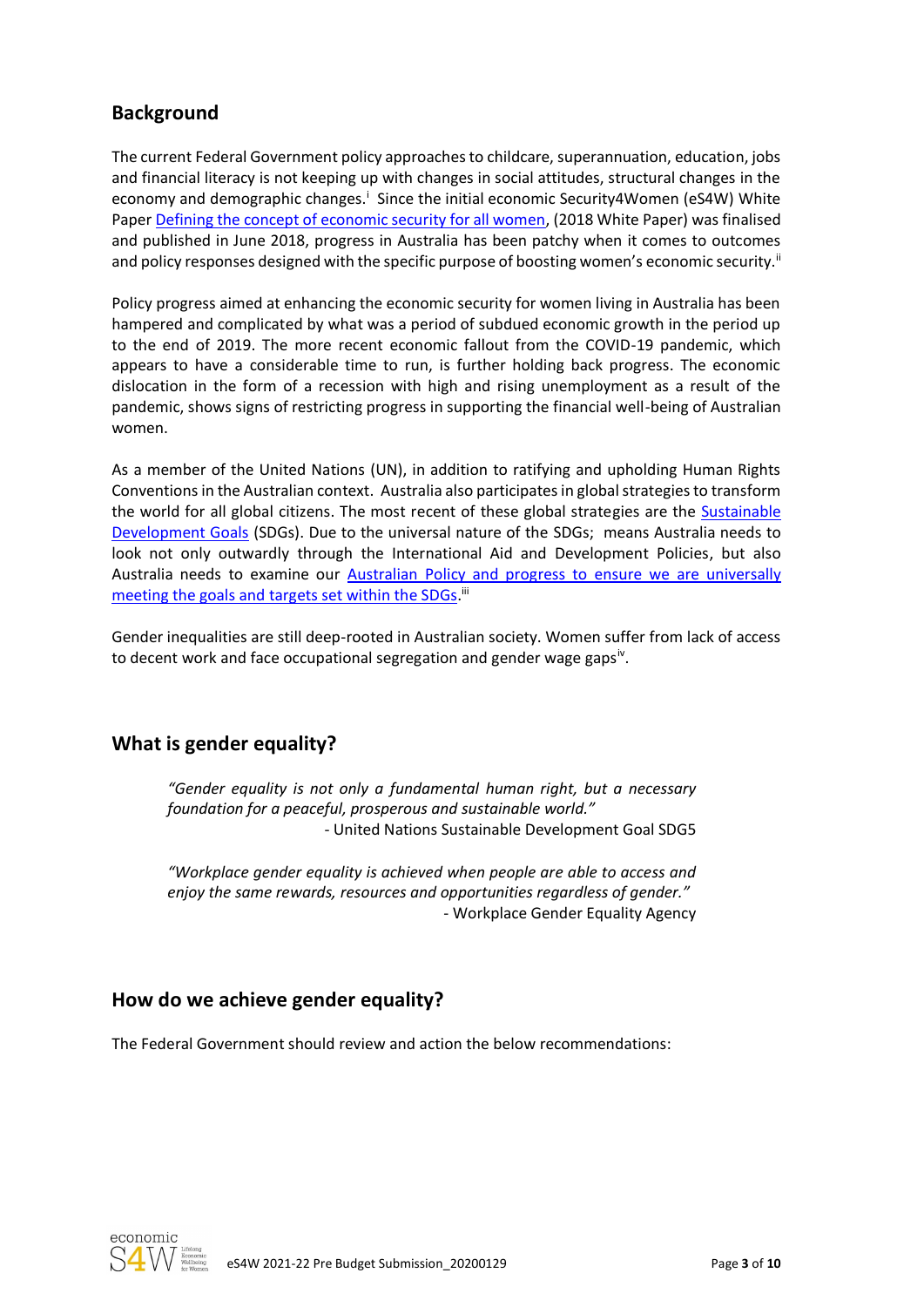## **Recommendations**

### **1. Apply a Gender Lens to all Budgets and Policies:**

**For the Federal Government to deliver Gender Responsive Budgeting (GRB) by reinstating the annual gender budget statements and integrating gender impact assessments into budgetary decision-making processes.**

In 1984 Australia was the first country in the world to develop, apply and implement GRB and had a 30-year history of delivering the Women's Budget Statement (WBS) until 2014. The WBS was produced under the Hawke-Keating Labor Governments (1983-1996), the Howard Liberal-National Coalition Government (1996-2007) and the Rudd and Gillard Labor Governments (2007-2013). However, in 2014 under the Abbott Liberal-National Coalition Government a WBS was not published despite major policy and budgetary changes outlined in the 2014-15 federal budget that had major implications for gender equality and women's empowerment. Y Women have already been adversely affected by COVID-19, a reinstatement of WBS to monitor steps to reduce any further disadvantage during the recovery stage would assist in mitigating economic growth.

eS4W recommends the Government reinstate the publication of the Women's Budget Statement and further, to elevate issues enhancing the economic security of Australian women to a key policy narrative that monitors gender imbalances on a range of indicators and sets a framework on how to address these in both the short and medium term. eS4W refers you to our Issue Paper – A gender lens on economic policy including in the budget  $\mathbb{V}$ 

eS4W reiterates the Senate Select Committee on COVID-19's first interim report, section 5.12vii

The committee strongly shares the view of eS4W that:

*Moving forward we encourage the Government to apply a gender lens on all policies…*

*Women's economic empowerment will be essential if we are to ensure effective and sustainable economic recovery from COVID-19 in Australia.* [95](https://www.aph.gov.au/Parliamentary_Business/Committees/Senate/COVID-19/COVID19/Interim_Report/section?id=committees%2freportsen%2f024513%2f73670#footnote95target) eS4W, *Submission 179,* p. 9.

## **2. Boost Women's Economic Security:**

### **2.1 The Federal Government can diminish/narrow the Gender Pay Gap**:

- **Legislate above average wage increases for sectors and professions with a high proportion of female workers – for example: nurses, social workers, teachers (particularly in early childhood) and carers (including but not limited to personal, family and aged care).**
- **E** Amend the equal pay legislation by ensuring women in historically underpaid **female-dominated industries receive the same remuneration as men in different but equal-value work.**

The gender pay gap remains significant with women earning, on average, 13.9 per cent less than men for full time work. This measure of the gender pay gap was 18.5 per cent in 2014 but as low as 14.9 per cent in November 2004. Vill It should be noted much

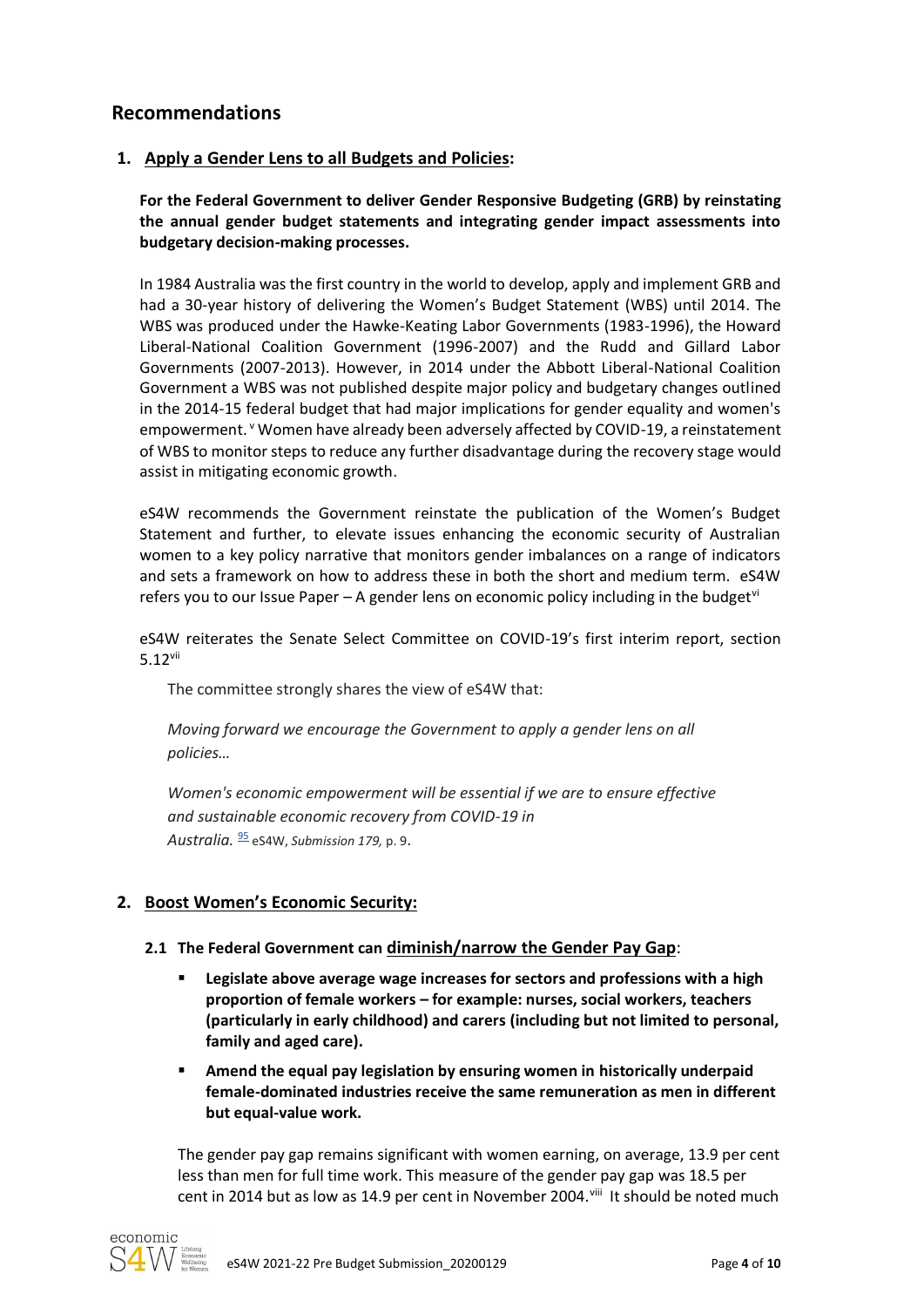of the narrowing has been driven by trends in the economic cycle on a sectoral basis, rather than being the outcome of specific policy decisions. For example, weakness in construction, agriculture, forestry and fishing and utilities – sectors with relatively high wages and a high proportion of male employment – have experienced a cyclical downturn relative to health care and education – sectors with relatively lower wages and a high proportion of female employment.<sup>ix</sup>

Occupations that have a high concentration of women in the workforce tend to have lower incomes. The 'carer' occupations including health and social assistance and education and training are generally dominated by full time equivalent wages in the middle to lower quartiles. Women also make up around 56 per cent of those employed in retail trade and accommodation and food services, which also are generally low wage sectors. If wage levels in these sectors increase at a pace above the average, progress would be made in reducing the gender pay gap. $x$ 

The government should review existing research and support other initiatives, that seek to understand why many industries are gendered and seek to normalise careers across all sectors for men and women. COVID-19 linked economic stimulus programs, which are primarily in male dominated sectors (e.g. construction) should be linked to increased female representation in those industries.

eS4W reiterates the Senate Select Committee on COVID-19's first interim report, section 5.99vii

The Grattan Institute's submission found that women were economically worse off when compared to other notable demographic groups,  $\frac{83}{2}$  $\frac{83}{2}$  $\frac{83}{2}$  while economic Security4Women (eS4W) highlighted that:

*Women have been disproportionately affected during COVID-19. They make up the majority of front-line workers in care, and education and are overrepresented in precarious employment, including in the informal sector, where their benefits and protection are inadequate or lacking.*[84](https://www.aph.gov.au/Parliamentary_Business/Committees/Senate/COVID-19/COVID19/Interim_Report/section?id=committees%2freportsen%2f024513%2f73670#footnote84target) (economic Security4Women (eS4W), *Submission 179,* p. 9.)

and section 5.106 vii

Failure to incorporate known inequities, such as those in superannuation outcomes, has promoted greater disparity. eS4W asserted in its submission that their analysis of Australian Prudential Regulation Authority and ATO data found women, who already retire with 47 per cent less super than men, withdrew 4.5 per cent of their balance on average compared to 2.5 per cent for men accessing the scheme.

In addition,  $eS4W$  Discussion Paper – The Gendered Labour Market<sup>xi</sup> further highlights the discrepancy between male and female dominated industries with the fact that a miner who helps to dig out iron ore or copper from the ground and transport it to a ship is paid substantially more than an early education teacher who uses their skills and expertise to nurture Australian children as they start their journey through life. The data shows that the miner has an 83.7 per cent chance of being a male, while the teacher has a 73.2 per cent chance of being a female.

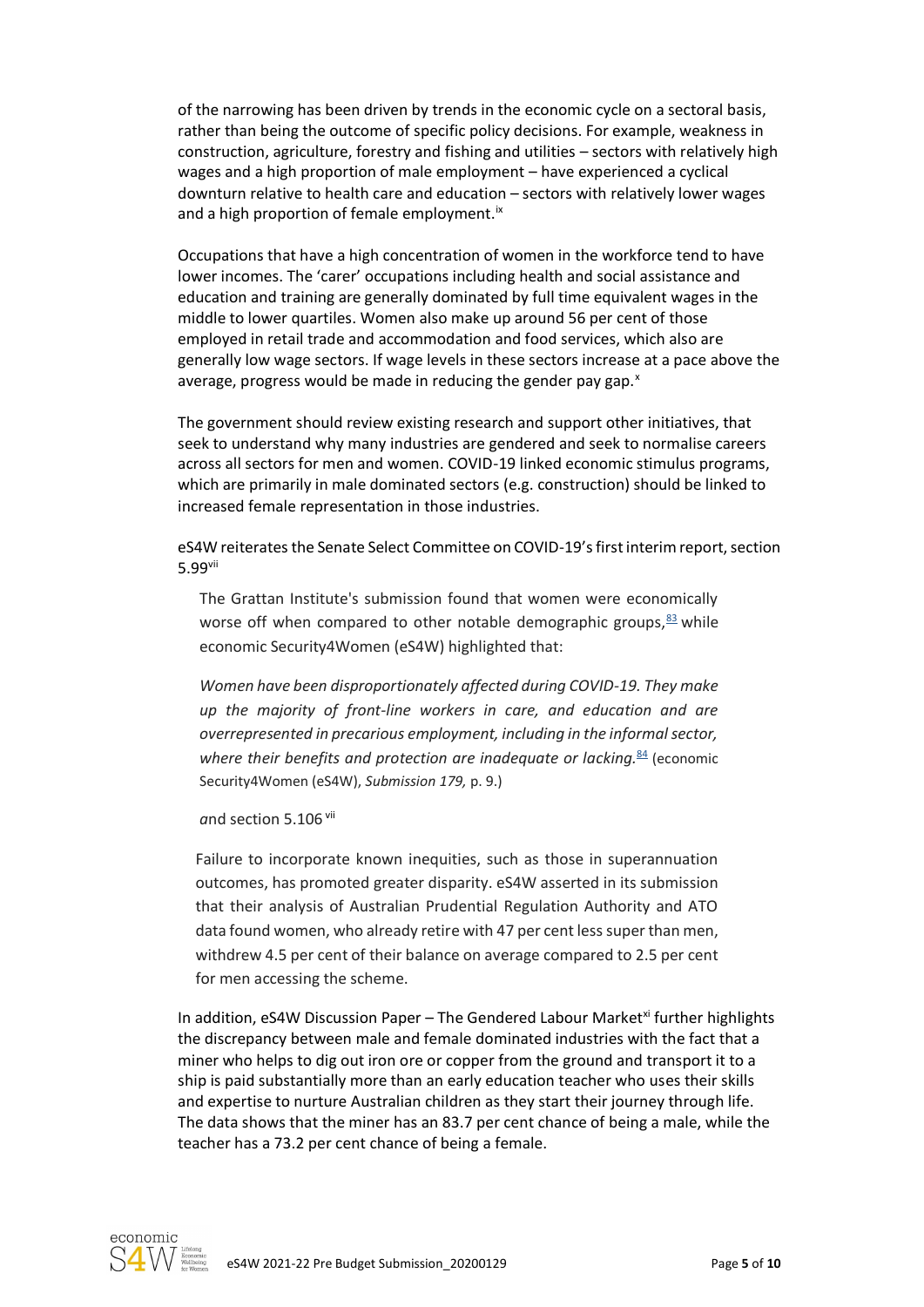### **2.2 The Federal Government can diminish/narrow the Superannuation Gap (SG):**

- Maintain the legislated timeframe for increase in the SG levy and increase the **government's superannuation contribution to at least 12 per cent.**
- **Remove the \$450 monthly threshold for superannuation.**
- **Introduce legislation that ensures all employers continue to provide the superannuation guarantee to staff while on parental leave**

Superannuation savings levels provide another stark contrast in the economic and financial security of women relative to men. According to estimates from the Association of Superannuation Funds of Australia, the average superannuation balance of a 50-year-old woman is \$99,520, some 73 per cent below that of a 50-year-old man. For a 65-year-old entering retirement, the gap is still a wide 44 per cent with the slight narrowing attributable to women re-joining the paid workforce after having and caring for children.<sup>xii</sup>

According to Industry Super Australia, current trends in wages and workforce participation will mean that by 2030, men will retire with an average superannuation balance of \$432,000 which is 39 per cent above the \$262,000 average balance for women.xiii

Research from The Grattan Institutexiv has found that the superannuation balances of women is below men in all age groups and the two problems that need to be resolved are:

- 1. Women are at greater risk of experiencing absolute poverty in retirement
- 2. Women retire with comparatively less savings than men, resulting in relatively lower retirement incomes.

### **3. Increase Workforce Participation:**

- **3.1 The Federal Government can provide affordable and accessible childcare by:**
	- **funding additional childcare centres in areas identified from the Census of Population and Housing with the greatest need,**
	- **increasing subsidies to ensure childcare is affordable for working parents and those looking to return to paid employment and**
	- providing more affordable 'in home care' options (for remote women, or those **who do not have access to a child-care centres, for example)**
	- **establishing a roadmap to achieve universal early childhood education.**
		- **o** The OECD confirmed the well-established research findings that accessible and affordable childcare makes it easier for parents to participate in paid work, with the most significant effect on maternal employment.
		- **o** Relative to other countries, childcare remains expensive in Australia. According to the OECD, childcare in Australia, the costs for a two-earner couple on median earnings is approximately 30 per cent of a woman's median full-time earnings. This is almost double the OECD average of 16 per cent. While the costs fall relative to a woman's wage of a couple on low earnings and single parents, Australia's childcare costs are above average in comparison across the OECD countries.
		- **o** The OECD has also suggested that costs for the parents can be lowered via childcare benefits and rebates and tax deductions. Some of these options have been explored and implemented in Australia, but the quantum of the measures is clearly short of what is required to boost workforce participation, especially for women. $^{xv}$

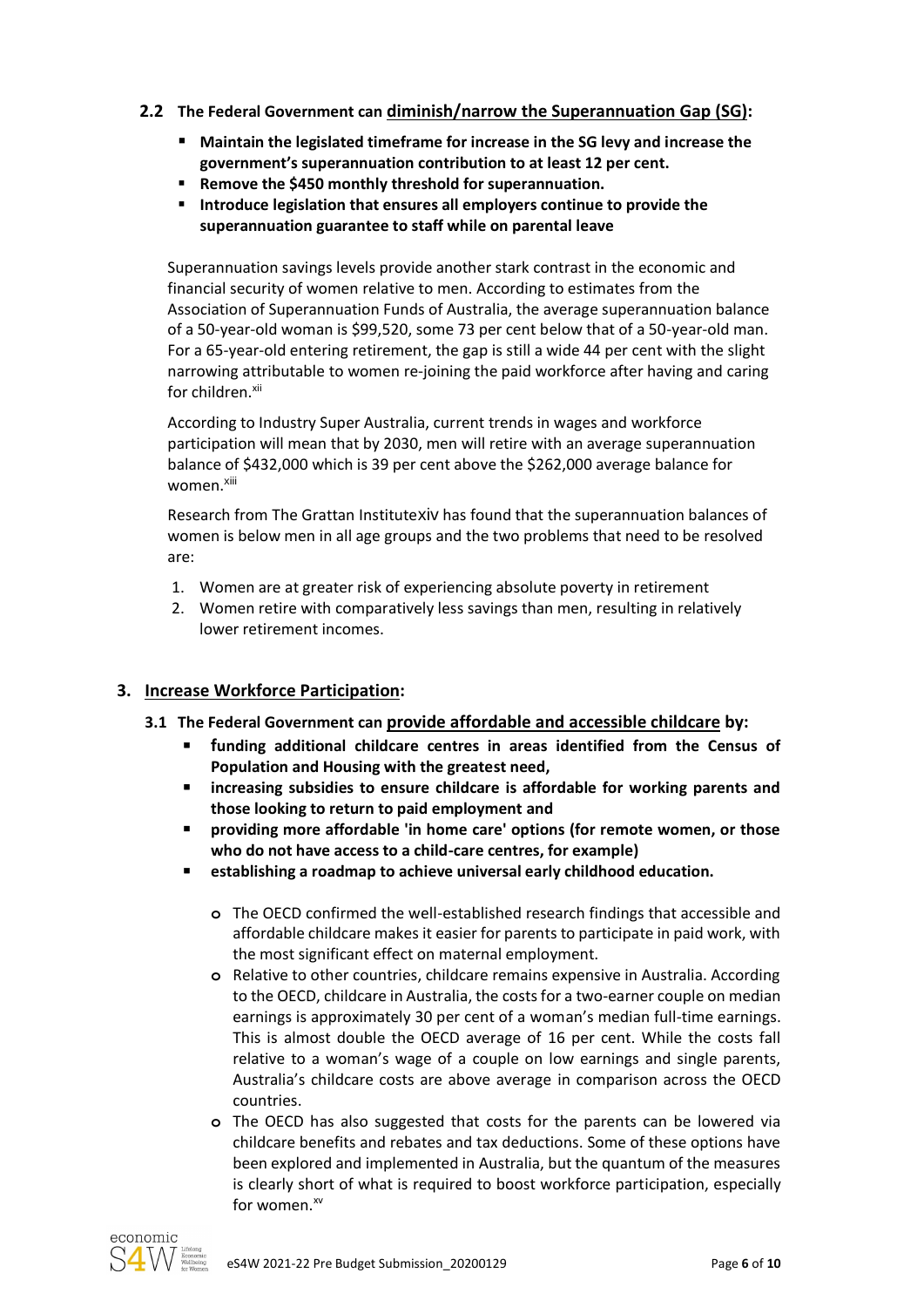- **o** Please refer to eS4W's White Paper ["Policy reforms needed to boost women's](https://www.security4women.org.au/boosting-womens-economic-security/policy-reforms-needed-to-boost-womens-financial-well-being/)  [financial well-being](https://www.security4women.org.au/boosting-womens-economic-security/policy-reforms-needed-to-boost-womens-financial-well-being/)" (*Page 5: "The Gender Superannuation Gap"*)
- **o** Please refer to eS4W's discussion paper "[The Gendered Labour Market](https://www.security4women.org.au/wp-content/uploads/2020/12/eS4W-The-Gendered-Labour-Markets_20201215.pdf)" recommendation:

*Childcare that is affordable and accessible to all parents via direct subsidies to childcare centres and making more places available in the cities and in regional centres. This will ensure there is a rise in female workforce participation and will, among other issues, provide greater opportunities for women to advance to managerial positions across all sectors of the economy. A lift in workforce participation has the added benefit of raising the potential economic growth rate of the Australian economy.*

### **3.2 The Federal Government can implement a Gender Equality Procurement Policy with legislation that at a minimum, one woman-led business is included in every procurement/request for quote/s.**

The Australian Government report that 34.8% of Australian business owner managers are female. However, women owned businesses attract less than 2% of the global procurement market (United Nations). This gap presents an opportunity to create gender equality through ethical supply chains to enable Australia to achieve economic outcomes for businesses and communities. Whether your organisation is a sole trader, small business, medium sized business, not-for-profit, government entity, or large corporation, you can choose to include women led businesses in your supply chain. Every budget owner has the power to take action to be consciously inclusive of women led businesses. Research shows this leads to greater profitability, and better organisational outcomes. xvi

There is a role for micro/small enterprises (versus or in addition to employee focus) to play in supporting women's economic security that could be highlighted for investment in incubators/women led training/resourcing/support and policy around 'gaps' for self-employed people - as more women are exiting from an unfriendly or unsatisfying workforce.

Access to technology and to women's learning and development improves both the costs and availability of the attractive option of working for self as a woman, but also comes with some pitfalls (super, savings, inability to access govt support for example) which can be supported by implementing the recommendations in this prebudget submission.

**3.3 The Federal Government could strengthen the support, funding and reporting role of the Workplace Gender Equality Agency's (WGEA) gender equality reporting scheme with the requirement for employers to specify targets, timeframes, and incentives for addressing workplace gender equality outcomes, including with the engagement on and uptake of formal flexible working arrangements by gender**

WGEA provides a critical monitoring and reporting program for Australian businesses, which in turn provides the essential facts database by which organisations individually and collectively can assess gender equality performance in the workplace, including the all-important gender pay gap. The data and reporting is a key resource for businesses and also acts as a 'report card' on where necessary change is occurring and where it is not.

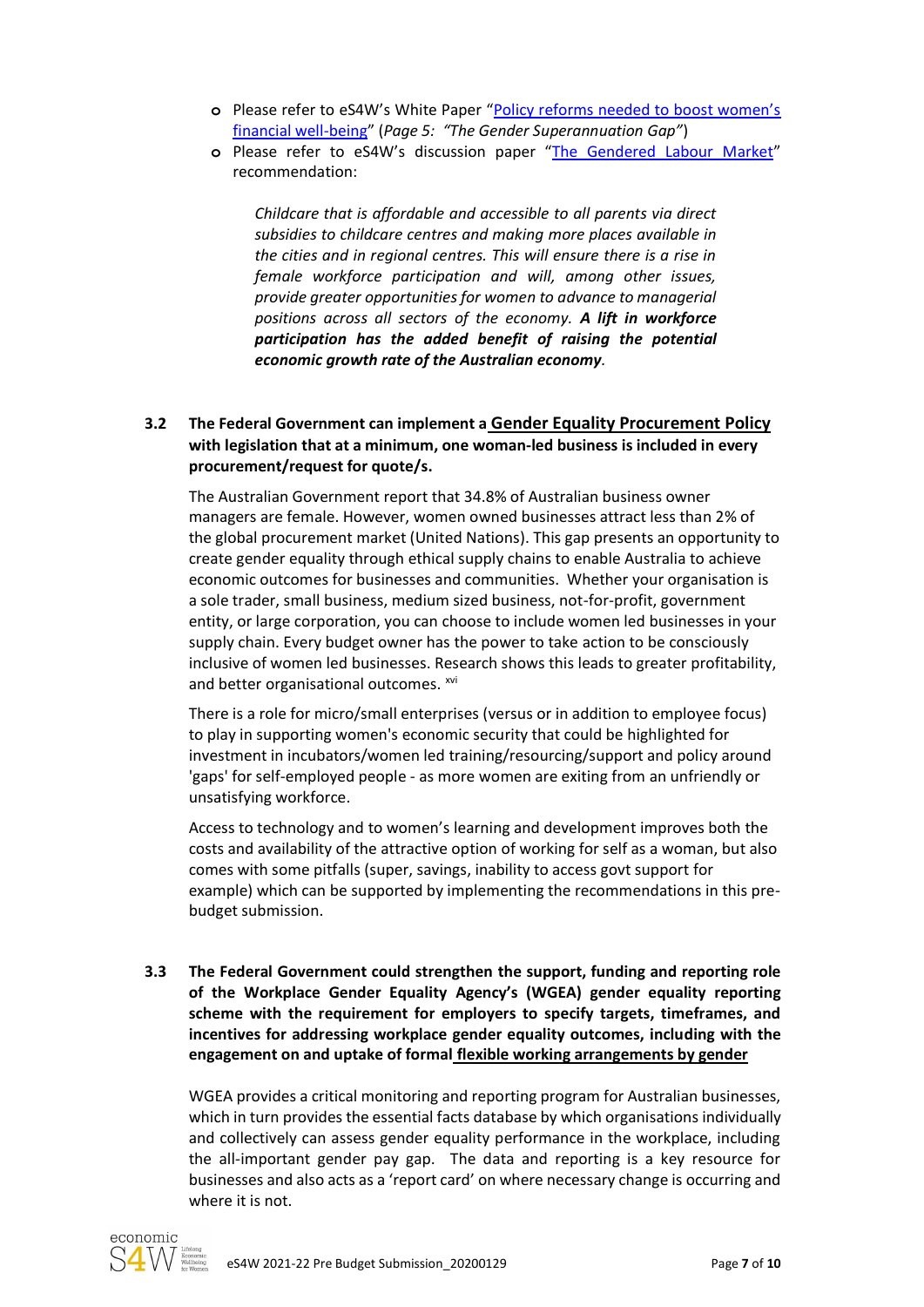According to WGEA's data 72.7% of employers promote flexible work, up 2.0pp but only 2.3% have set targets for men's engagement.<sup>xvii</sup>

Diversity Council Australia (DCA) and Suncorp Inclusion@Work Index 2019-20<sup>xviii</sup> fo*und workers with the flexibility they need to manage work and other commitments – Flex Satisfaction – are significantly more likely than workers without this perceived flexibility to report that their team excelled at:*

- *Working hard (69% for workers with the flex they needed versus 39% for workers without)*
- *Customer/client service (65% for workers with the flex they needed versus 29% for workers without)*
- *Working together effectively (65% versus 23%), and*
- *Innovating (54% versus 12%).*

*All in all, workers with Flex Satisfaction were four times as likely to indicate their team was innovative, close to three times as likely to report that their team was working together effectively, and twice as likely to agree that their team provided excellent customer/client service.*

### **4. Recognise Unpaid Care Work:**

**The Federal Government can provide a government funded "carer credit" for qualified carer benefit recipients. Credits are allocated in the form of superannuation payments, pension top-ups and other government services as a payment for the savings to the budget these carers implicitly accrue from their unpaid care for dependent family members**

Reiterating the findings of the [eS4W Carer White Paper,](https://www.security4women.org.au/the-impact-of-unpaid-care-work-on-womens-economic-security/) government funded carer credits in the form of income payments, superannuation top-ups, pensions and other services are critical for carers. They shoulder a significant financial burden when providing care often with little or no payment and at an enormous saving to the government. This would also put a value on the work of carers and could further encourage such care which would be a significant partial saving to the budget.

#### **5. Provide Affordable and Secure Housing and Reduce Homelessness:**

**The Federal Government can increase the building of appropriate social housing stock across Australia and increase availability to homeless women**

Adequate housing is not just physical shelter but also a gateway to wellbeing. It provides the foundation for improved physical and mental health, educational outcomes and employment. In NSW, as in many states and territories, there is a severe shortage of affordable rental housing for those on lower incomes.

FACT: The 2016 Census estimated that 6,866 older women were homeless in Australia. xix A further 5,820 older women were living in marginal housing and may be at risk of homelessness.<sup>xx</sup>

FACT: The 2016 Census estimated over 37,000 people were homeless in NSW – nearly 37 percent more than in 2011.<sup>xxi</sup> Homelessness is increasing, particularly for Aboriginal people, young people and older renters.

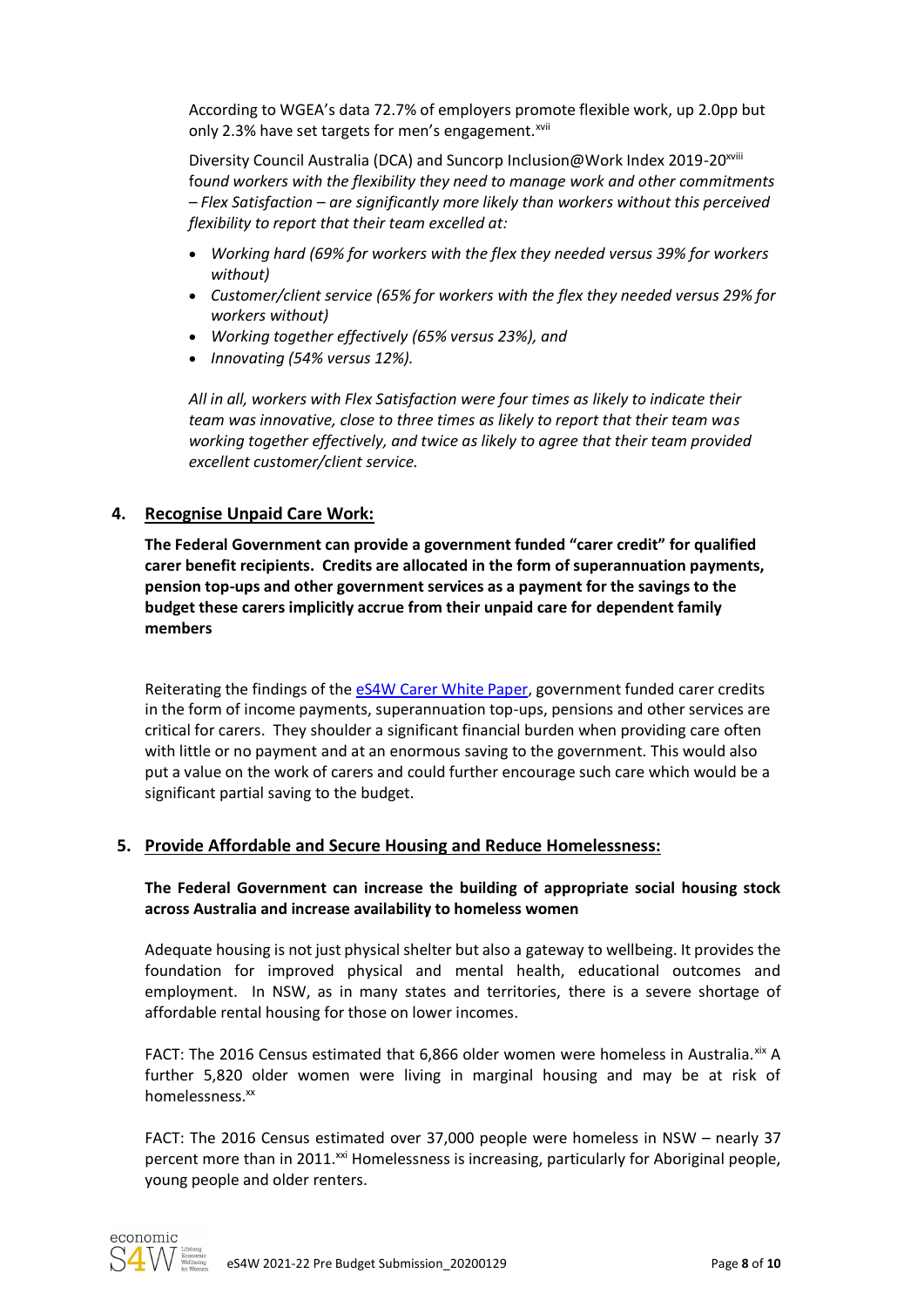Older women are the fastest growing cohort of homeless people in Australia, with the numbers aged over 55 increasing by 31% between 2011 and 2016, and the numbers aged between 65 and 74 increasing by 51% in that time<sup>xxii</sup>. Most homelessness among older women occurs because they do not have the economic means to access housing they can afford, due to cumulative and interrelated gender-related disadvantage.

Older women's homelessness is often hidden from view. Women experiencing homelessness often stay with friends or family, live in severely crowded dwellings, under the threat of violence or are physically hiding.<sup>xxiii</sup> In contrast, men often sleep rough, or live in improvised dwellings or boarding houses. Women additionally look to 'self-manage' their homelessness through strategies such as partnering up, moving between family and friends, and looking to take on jobs that provide housing.<sup>xxiv</sup>

The key to tackling homelessness is to shift from short-term crisis assistance to long-term secure housing. Social and affordable housing is a sensible infrastructure investment which generates important social and economic benefits. For example, when homeless people obtain stable accommodation, they require less healthcare and have less emergency hospital admissions. With the economy slowing, public investment in social housing is a cost-effective way to boost growth in jobs.<sup>xxv</sup>

# **Supporting Documents:**

- Links:
	- o economic Security4Women's White Paper 2018 "[Defining the concept of economic](https://www.security4women.org.au/boosting-womens-economic-security/economic-security-defined-for-all-women/)  [security for all women living in Australia](https://www.security4women.org.au/boosting-womens-economic-security/economic-security-defined-for-all-women/)"
	- o economic Security4Women's Update to 2018 White Paper "[Policy reforms needed to](https://www.security4women.org.au/boosting-womens-economic-security/policy-reforms-needed-to-boost-womens-financial-well-being/)  [boost women's financial wellbeing"](https://www.security4women.org.au/boosting-womens-economic-security/policy-reforms-needed-to-boost-womens-financial-well-being/)
	- o Financy Women's Index, June Quarter 2020 "The pandemic impacts, progress and [timeframe to economic equality:](https://financy.com.au/financy-womens-index-report/)
- Attached
	- o economic Security4Women's Discussion Paper November 2020 "The Gendered Labour Market"
	- o economic Security4Women's Issue Paper October 2020's:
		- "Childcare Affordable & Accessible"
		- "Workplace Flexibility increases Workforce Participation"
		- "A gender lens on economic policy including in the budget"
	- o economic Security4Women's submission to the Senate Committee on COVID 19

## **Endorsement**

eS4W endorses The Parenthood 2021-2022 Pre-Budget Submission prepared by Georgie Dent, Executive Director and their stated primary recommendations:

- Recommendation 1: Increase statutory paid parental leave for parents and carers.
- Recommendation 2: Make high quality early childhood education and care universally accessible to all children.
- Recommendation 3: Protect children from poverty.
- Recommendation 4: Commit to reducing gender inequality.
- Recommendation 6: Support parents and caregivers through family inclusive workplace policies.